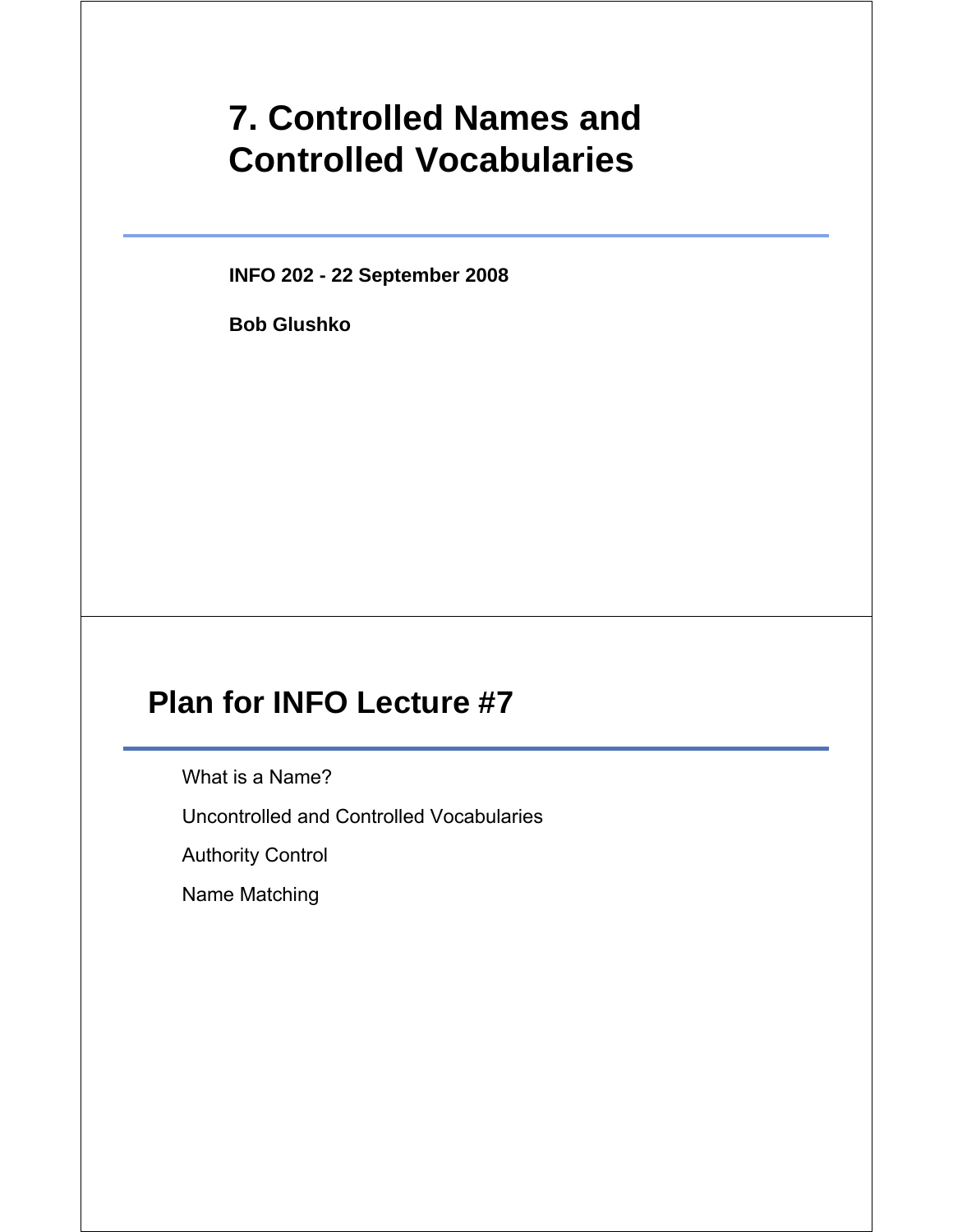## **What Is A Name?**

A NAME is a label for some thing or some category that is used to distinguish one from another

A thing or category can often have multiple names; these are SYNONYMS or ALIASES

Different things can sometimes have the same names -- these are HOMYNYMS or POLYSEMES

If a name is used to refer to some thing and is unique in some context it is an IDENTIFIER

## **The Need for Controlled Vocabularies**

The words people use to describe things or concepts are "embodied" in their context and experiences... so they are often different or even "bad" with respect to the words used by others

These naturally-occurring words are an "uncontrolled vocabulary" and are what people use with the limited capability of the "search box"

Searches made using an uncontrolled vocabulary will not have high recall because they will fail to match documents indexed using "good" terms

Reaching agreement on the choice of words to improve recall means that we must use a subset of the words we would each otherwise use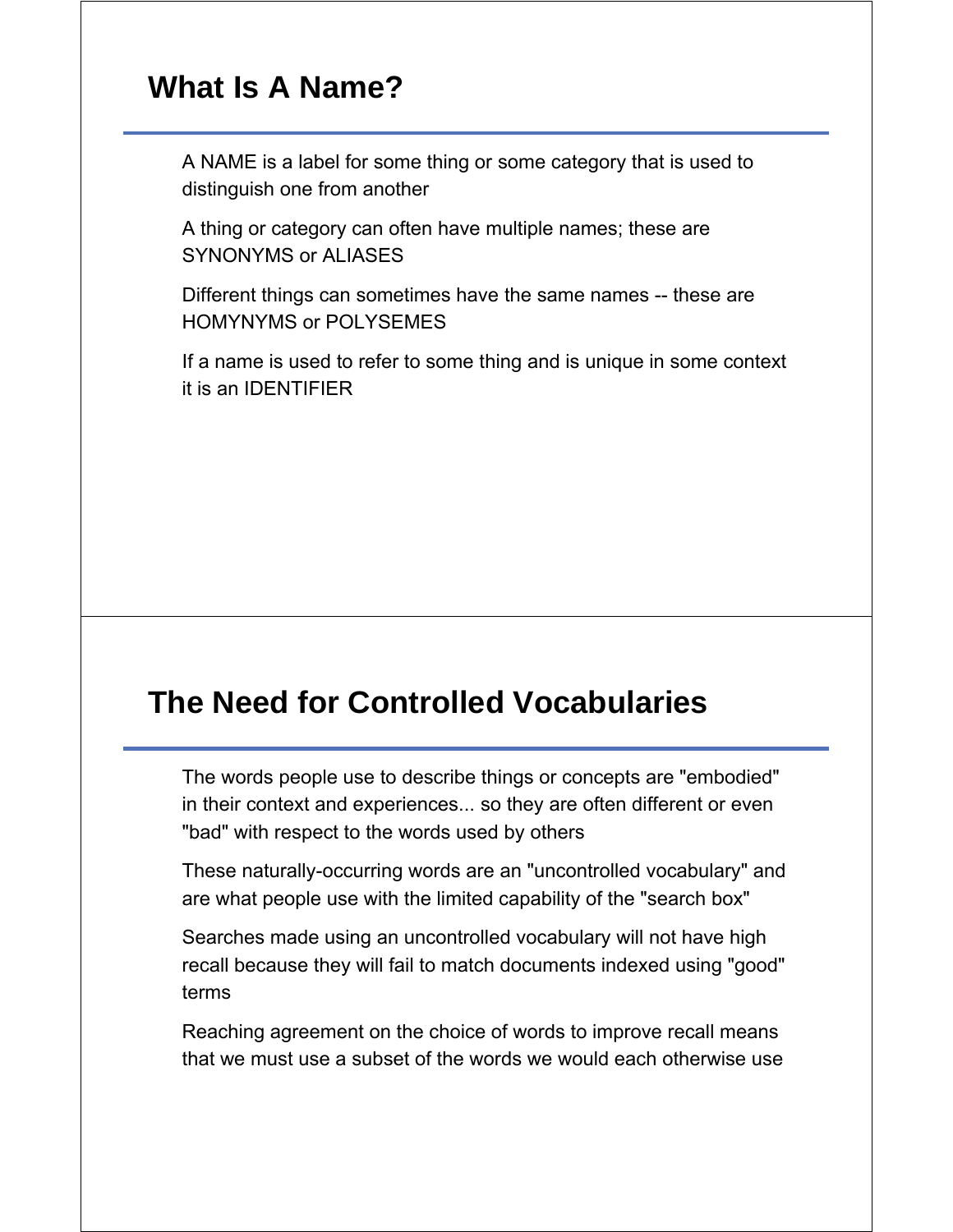# **The Vocabulary Problem - Different Names for the Same Thing**

Armchair" Method - Probability of two people coming up with the same term: 7, 8, 11, 12, 14, 18%

"Naming by Voting" -- Probability of someone using most popular word: 15, 21, 22, 28, 34, 36%

"Select What I Intend" -- Probability that two people using the same term intend the same referent: 13, 15, 41, 52, 62, 73%

## **Does Aliasing Solve the Vocabulary Problem?**

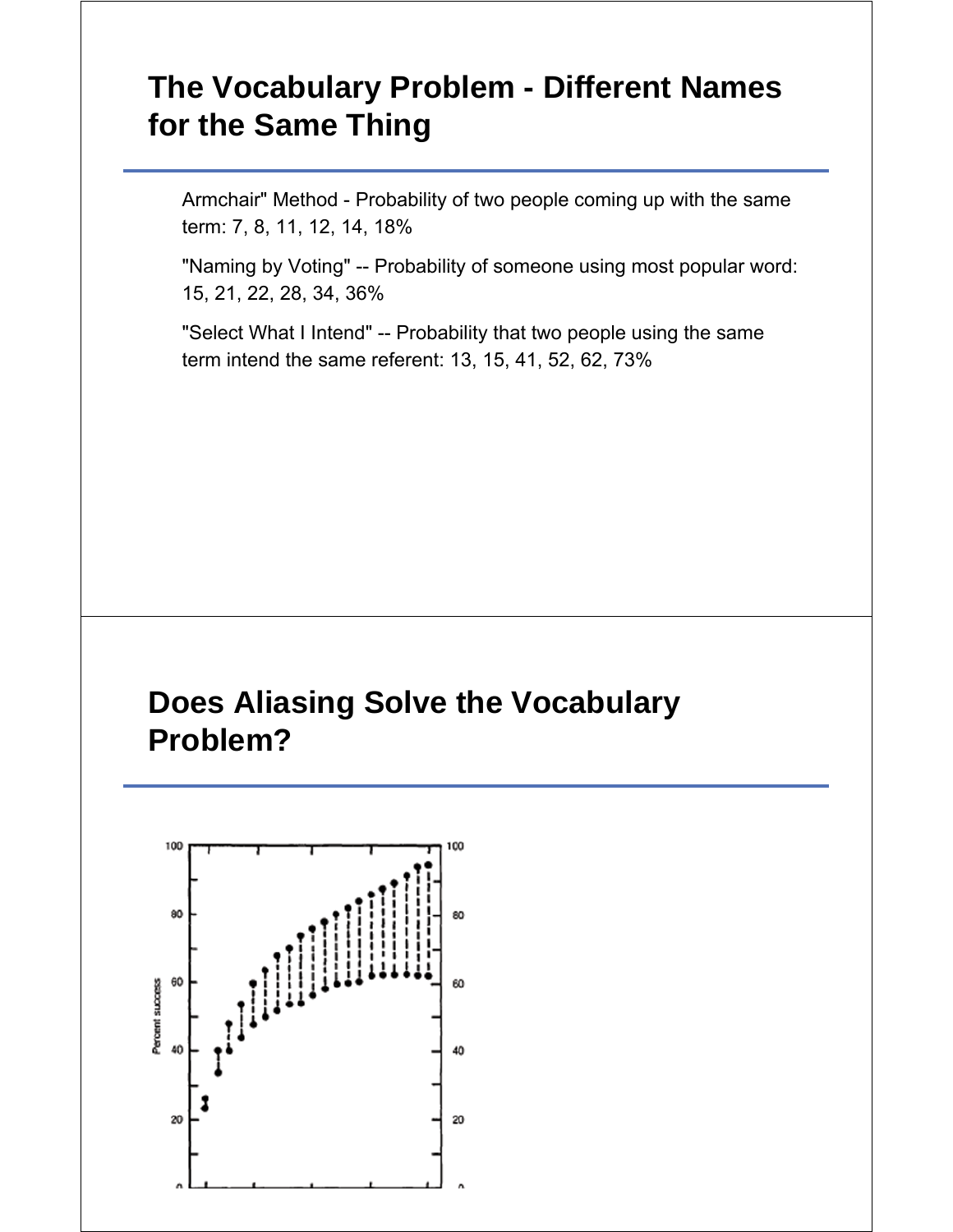# **Same Name for Different Things -- "Shipping Container"**



"The expense of resolving ambiguous business terms over and over on a daily basis pales in comparison with the expense of NOT realizing there is an ambiguity in the term" (Farish)

# **The Wisdom of Svenonius...**

Information is organized by describing it using a special-purpose language (p.1)

The essential and defining objective of a system for organizing information is to bring essentially the like information together and to differentiate what is not exactly alike (p. 11)

Vocabulary control is the sine qua non of information organization (p. 89)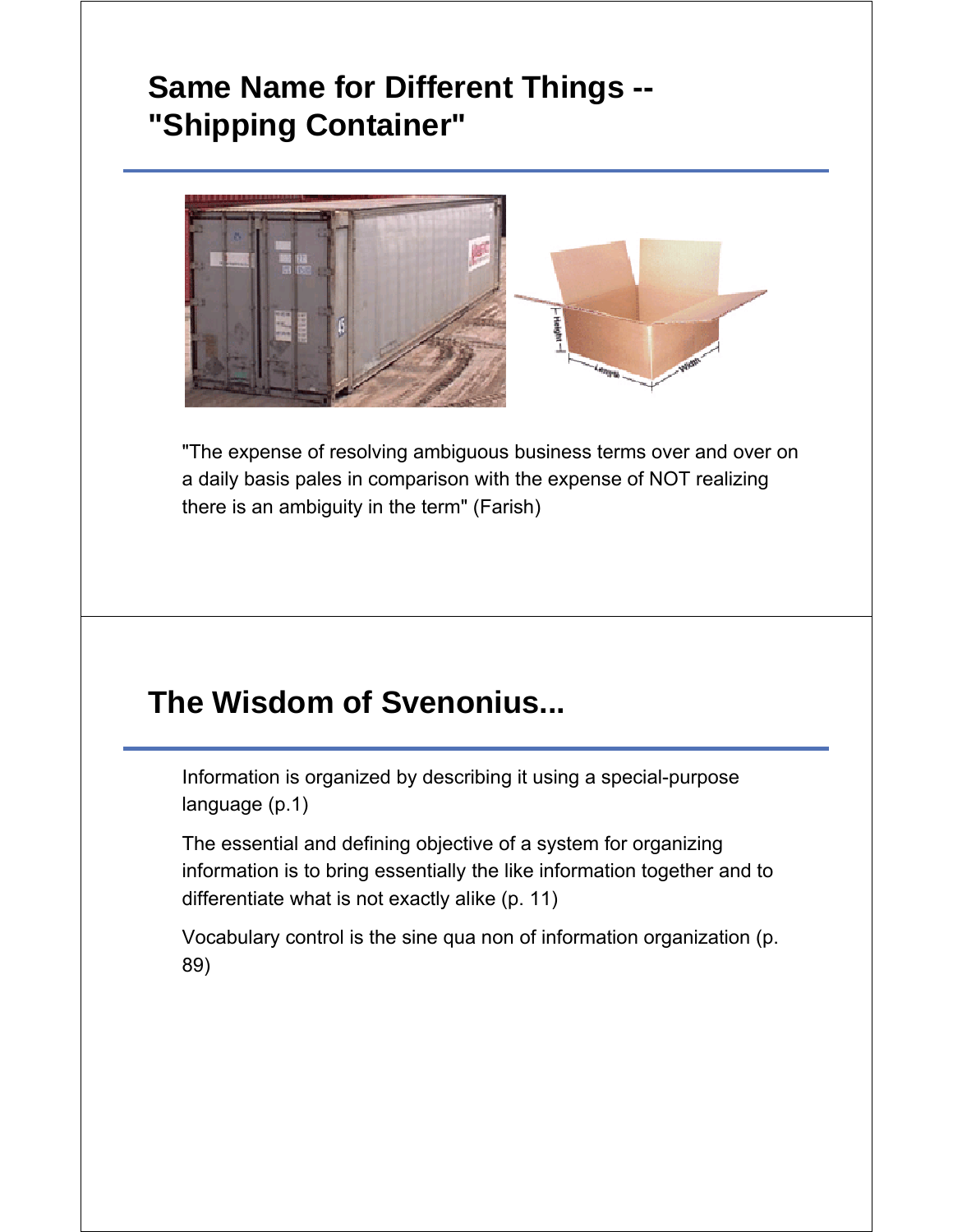# **What is A Controlled Vocabulary?**

A controlled vocabulary is a standardized set of terms (such as subject headings, names, classifications, etc.)

- assigned by organizers / cataloguers / indexers of information
- to help searchers find information (with high recall and precision) and to identify the entity found

A CV is a content standard for use in (or as) metadata elements

The goal of a CV is to "impose some order to facilitate agreement between the concepts within the site and the vocabulary of the person [natural language] using it."

A CV can be thought of as a fixed or closed dictionary in which everything must be defined using the same set of terms

# **Types of Controlled Vocabularies**

**Dictionaries** 

Names and name authorities

Authority control for places and time periods

**Identifiers** 

Code lists

Subject heading lists

Synonym rings

**Thesauri** 

Classification schemes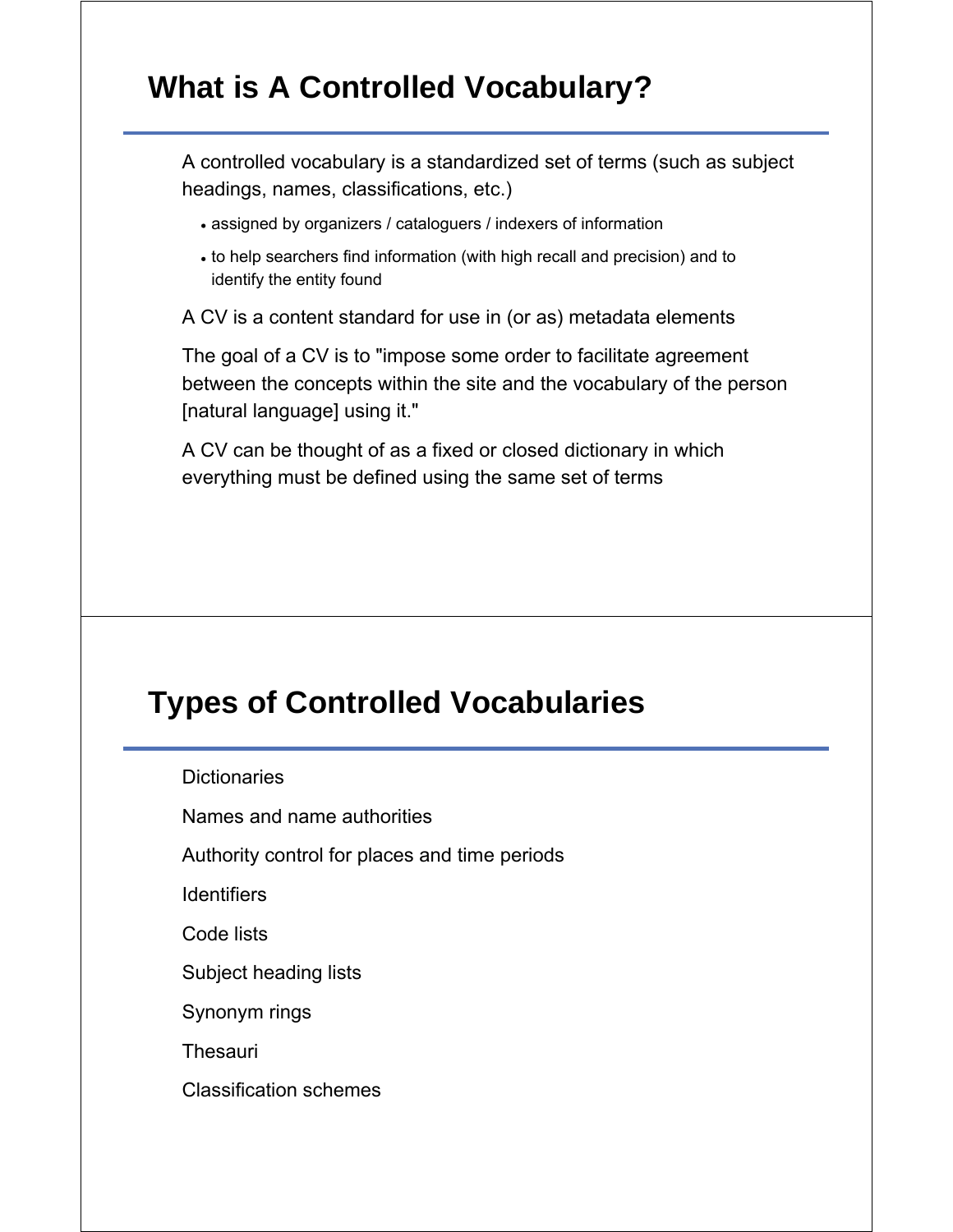# **Imposing Vocabulary Control (Svenonius, p. 89)**

The imposition of a VC creates an artificial language out of a natural one:

- 1. Choose the authoritative form of name
- 2. Ensure that the name is distinctive
- 3. Map all the variant name forms to the authoritative one

# **Variant Forms with Names**

Proliferation of the forms of names

- Same person (or entity) uses or is given different names
- Different people (or entities) use the same name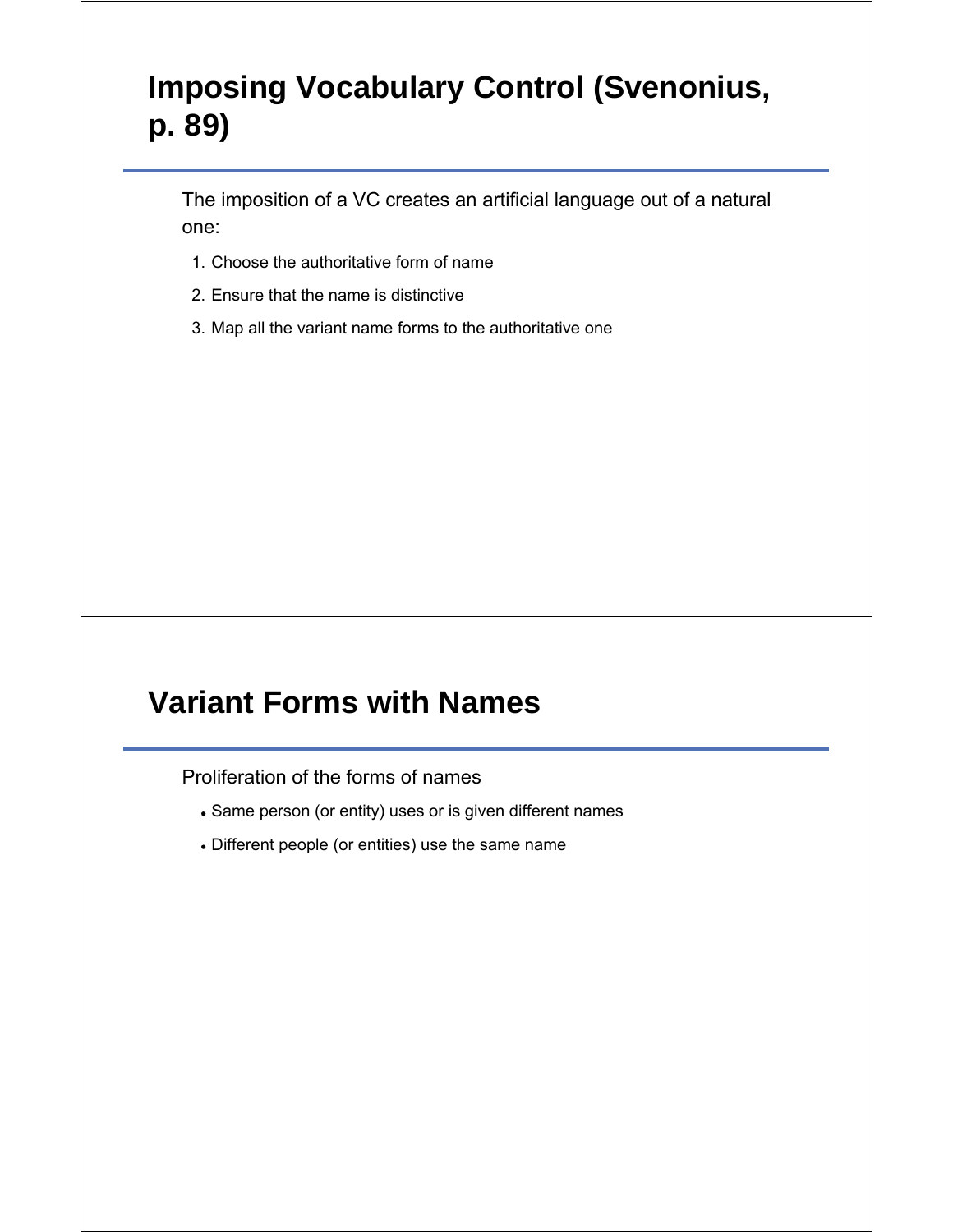### **Books in Print - Goethe**

#### Gs

- Goethe, J. W. Von see Von Goethe, J. W. Goethe, J. W. Von see Von Goethe, J. W. & Steiner, Rudolf.
- Goethe, Johann W. Von see Goethe, Johann Wolfgang Voe
- Goethe. Johann W. Von see Goethe, Johann Wolfgang
- Goethe, Johnan W. Von see Goethe, Johnna Wolfgang Von.
- Goethe, Johann W. von see Von Goethe, Johann W. Goethe, Johann Wolfgang Von. The Autobiography of Johann Wolfgang von Goethe. Vol. 1. pap. 15.00 (ISBN 0-226-30057-9, Phoen); Vol. II. pap. 15.00 (ISBN 0-226-30058-7, P603). U of Chicago Pr.
- -- The Autobiography of Johann Wolfgang Von Goethe. Oxenford, John, tr. from Ger. 1975. Vol. II. 15.00 (ISBN 0-226-30056-0). U of Chicago Pr. -- Autobiography: Truth & Fiction Relating to My Life, 10 vols. Oxenford, John, tr. 1985. Repr. of

1901 ed. Set. lib. bdg. 500.00 (ISBN 0-8492-2836-0). R West.

#### Vś

Ballinger Pub.

- Von Gloeden, Wilhelm, photos by. Taormina. (Illus.). 112p. 1986. 50.00 (ISBN 0-942642-22-8). Twelvetrees Pr.
- Von Gnielinski, Stefan, ed. Liberia in Maps. LC 72-80411. (Graphic Perspectives of Develop Countries Ser.). (Illus.). 111p. 1973. 35.00 (ISBN 0-8419-0126-0, Africana). Holmes & Meier.
- >Von Goethe, J. W. Conversations with Eckermann Oxenford, John, tr. from Ger. 384p. (Orig.). 1984. pap. 16.50 (ISBN 0-86547-148-7). N Point Pr.
- >Von Goethe, J. W. & Steiner, Rudolf. The Fairy Tale of the Green Snake & the Beautiful Lily. 2nd ed. LC 78-73644. 72p. (Orig.). 1981. pap. 3.50 (ISBN
- 0-89345-203-3, Steinerbks). Garber Comm. >Von Goethe, J. W. see Goethe, Johann Wolfgang Von.
- >Von Goethe, Johann see Goethe, Johann Wolfgang Von.
	- Von Goethe, Johann W. Goethe, Johann Wolfgang von, Italian Journey. Saine, Thomas P. & Sammons, Henry, eds. Heitner, Robert P., tr. from

### **Books in Print - John Muir**

Mair, Jessie, tr. see Bojar, Johan.

- > Mair, John. Como Mantener Tu Volkswagen Vivo. rev. ed. Holt, Virginia, tr. from Eng. LC 75-21414. (Illus., Orig.). 1980. pep. 10.00 (ISBN 0-912528-21-4). John Muir.
	- -- The Coniferous Forests & Big Trees of the Sierra Nevada Jones, William R. ed. (Illus.). 1980. pap.
	- 4.95 (ISBN 0-89646-027-4). Outbooks.
	- The Cruise of the Corwin. 1918. 30.00 (ISBN 0-686-17252-3). Scholars Ref Lib.
	- -- The Discovery of Glacier Bay (1879) Jones, William R., ed. (Illus.). 16p. 1978. pap. 2.50 (ISBN 0-89646-045-2). Outbooks.
- X--Es Lebe Mein Volkswagen. Shamai, Ruth & Jeschke, Herbert, trs. (Illus.). 308p. 1978. pap. 10.00 (ISBN 3-980018-90-3). John Muir.
- X-How to Keep Your Volkswagen Alive. 11th ed. 432p. 1988. pap. 17.95 (ISBN 0-945465-12-2). John Muir.
- -- The Hummingbird of the California Waterfalls. Jones, William R., ed. (Illus.). 24p. 1977. pap. 2.50 (ISBN 0-89646-019-3). Outbooks.
- -- In the Heart of the California Alps. Jones, William R., ed. (illus.). 24p. 1977. pap. 2.50 (ISBN 0-89646-026-6). Outbooks.
- x -- Industrial Relations Procedures & Agreements. AAA HOBH A EEL 01175.21

(Illus.). 247p. (Orig.). 1980. pap. 4.50 (ISB) 912528-02-8). John Muir.

- -- The Wild Sheep Jones, William R., ed. (Illu 1977. pap. 2.50 (ISBN 0-89646-017-7). Ou
- -- Wilderness Essays. Buske, Frank, ed. (Litera the American Wilderness Ser.). 288p. 1980 4.95 (ISBN 0-87905-072-1, Peregrine Smith Gibbs Smith Pub.
- -- The Yellowstone National Park. Jones, Will ed. (Illus.). 1978. pap. 3.95 (ISBN 0-89646 Outbooks
- -- Yellowstone National Park (Illus.). 1979. p (ISBN 0-89646-079-7). Outbooks.
- -- The Yosemite. LC 86-15849. 320p. 1987. m 32.50x (ISBN 0-299-11100-8); pap. 10.95 | 299-11104-0). U of Wis Pr.
- -The Yosemite. LC 87-23573. (John Muir Li (Illus.). 288p. 1988. pap. 9.95 (ISBN 0-871 2). Sierra.
- XMair, John & Gregg, Took. How to Keep You Volkswagen Alive: A Manual of Step by S Procedures for the Complext Idiot. 32nd a 79-63486. (Illus.). 384p. (Span., Ger., & E. 1986. pap. 17.95 (ISBN 0-912528-50-8). Je Mur.
	- Muir, K., ed. see Calderon De La Barca, Pedi The Connect Part of the Fast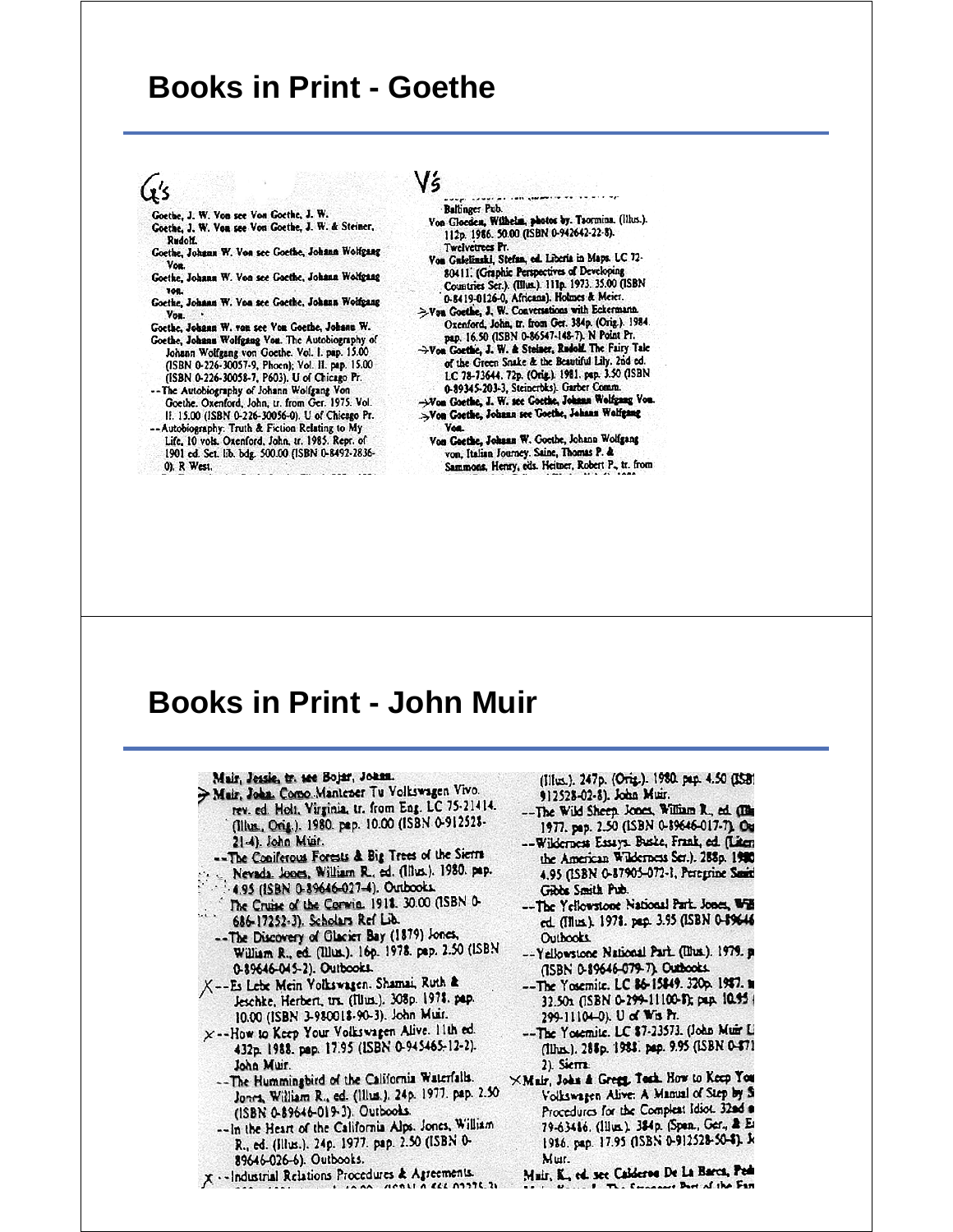## **Problems With Names**

How many names should be associated with a document or information object?

Which of these should be the "main entry?"

What form should each of the names take?

What references should be made from other possible forms of names that haven't been used?

## **Rules for Description**

The AACR II (2002) and other sets of descriptive cataloging rules provide guidelines for:

Determining the number of name entries

Choosing a main entry

Deciding on the form of name to be used

Deciding when to make references to name variations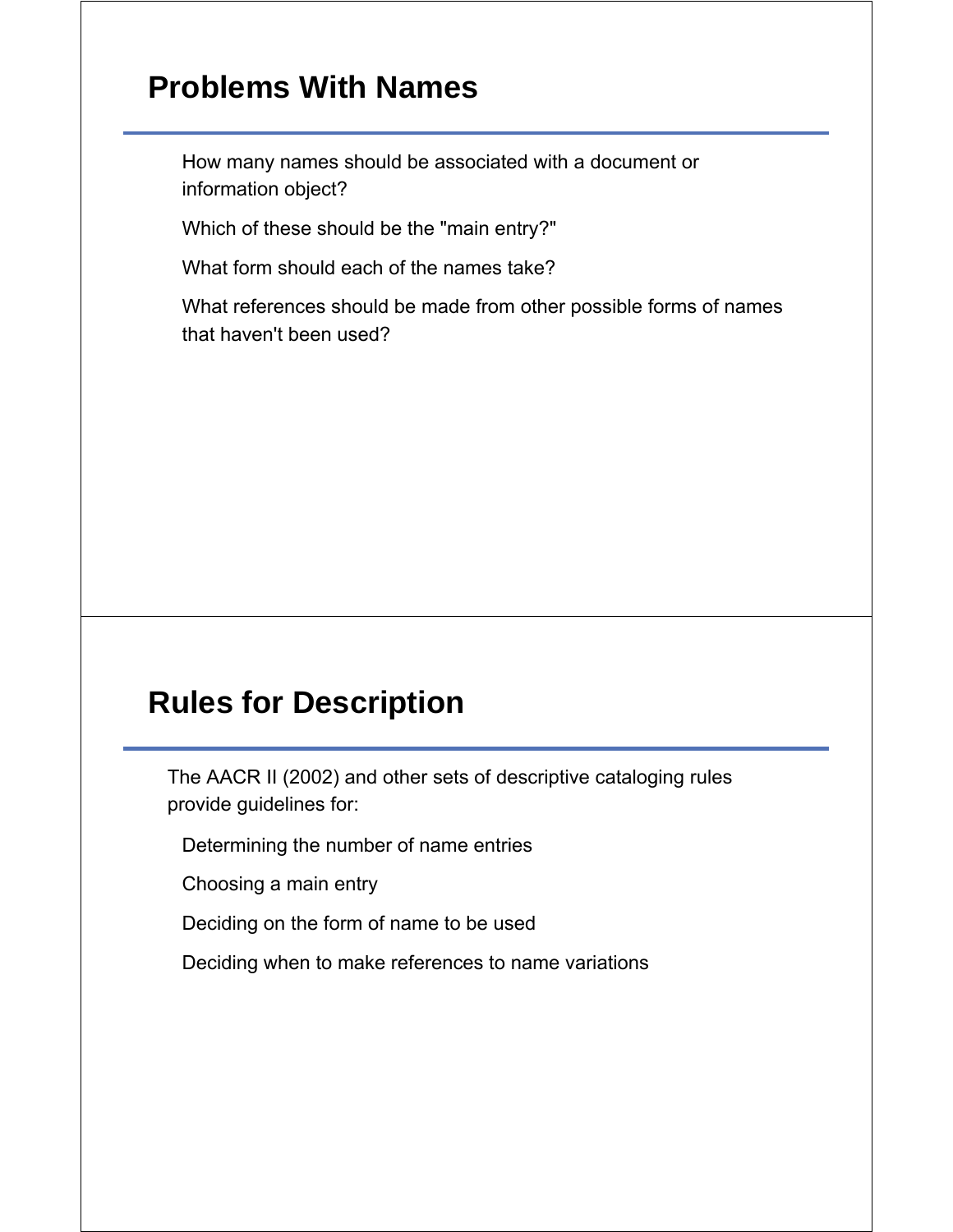# **Authority Control**

Authority control is concerned with creation and maintenance of a set of terms that have been chosen as the standard representatives (also known as established) based on some set of rules

The Library of Congress maintains an "authority file" (in MARC format) for the names of persons, corporate entities, geographic names of political entities, and titles of works (http://www.loc.gov/marc/uma/)

AACR II says that the predominant form of the name used in a particular author's writings should be chosen as the form of name

References should be made from the other forms of the name

## **Normative Name Forms**

When names appear in multiple forms, one form needs to be chosen using criteria that include:

Fullness (e.g., full names vs. initials only)

Language of the name

Spelling (choose predominant form)

Entry element

- "Smith, John" not "John Smith"
- "Mao Zedong" or "Zedong, Mao" or "Mao Tse Tung" or ?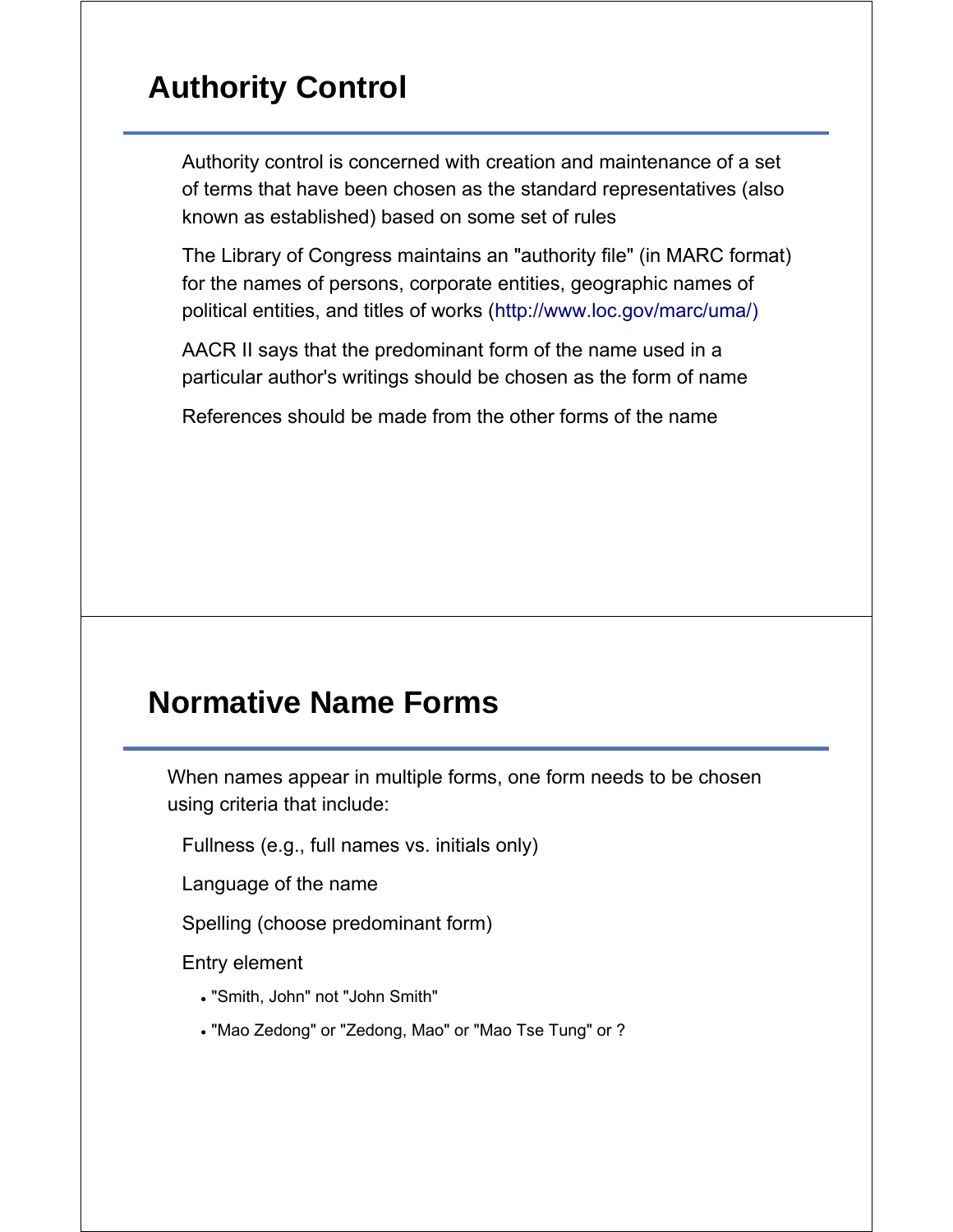# **My Authoritative Name?**

```
LC Control Number: n 2005027744
         HEADING: Glushko, Robert J.
                 000 00336nz a2200121n 450
                001 6515030
                005 20050415124620.0
                 008 050415n acannaabn |n|aaa
                010 = |a n 2005027744
                040 _ |a DLC |b eng |c DLC
                100 1 |a Glushko, Robert J.
                 670 _ |a Glushko, Robert J. Document engineering, 2005: |b CIP t.p. (Robert J. Glushko)
                953 _ |a jf05
LC Control Number: n 89666774
         HEADING: Glushko, Robert John, 1953-
                 000 00431nz a2200133n 450
                 001 1180466
                 005 19891122172408.0
                 008 891122n| acannaab |n aad
                 010 | a n 89666774
                 035 __ |a (DLC)n 89666774
                 040 | a DLC | c DLC
                 100 10 |a Glushko, Robert John, |d 1953-
                 670 _ |a nuc89-101599: His The psychology of phonography, 1979 |b (hdg. on CU-S rept.:
                 953 _ |a np17
```
# **Advice to Professional Women Who Publish**

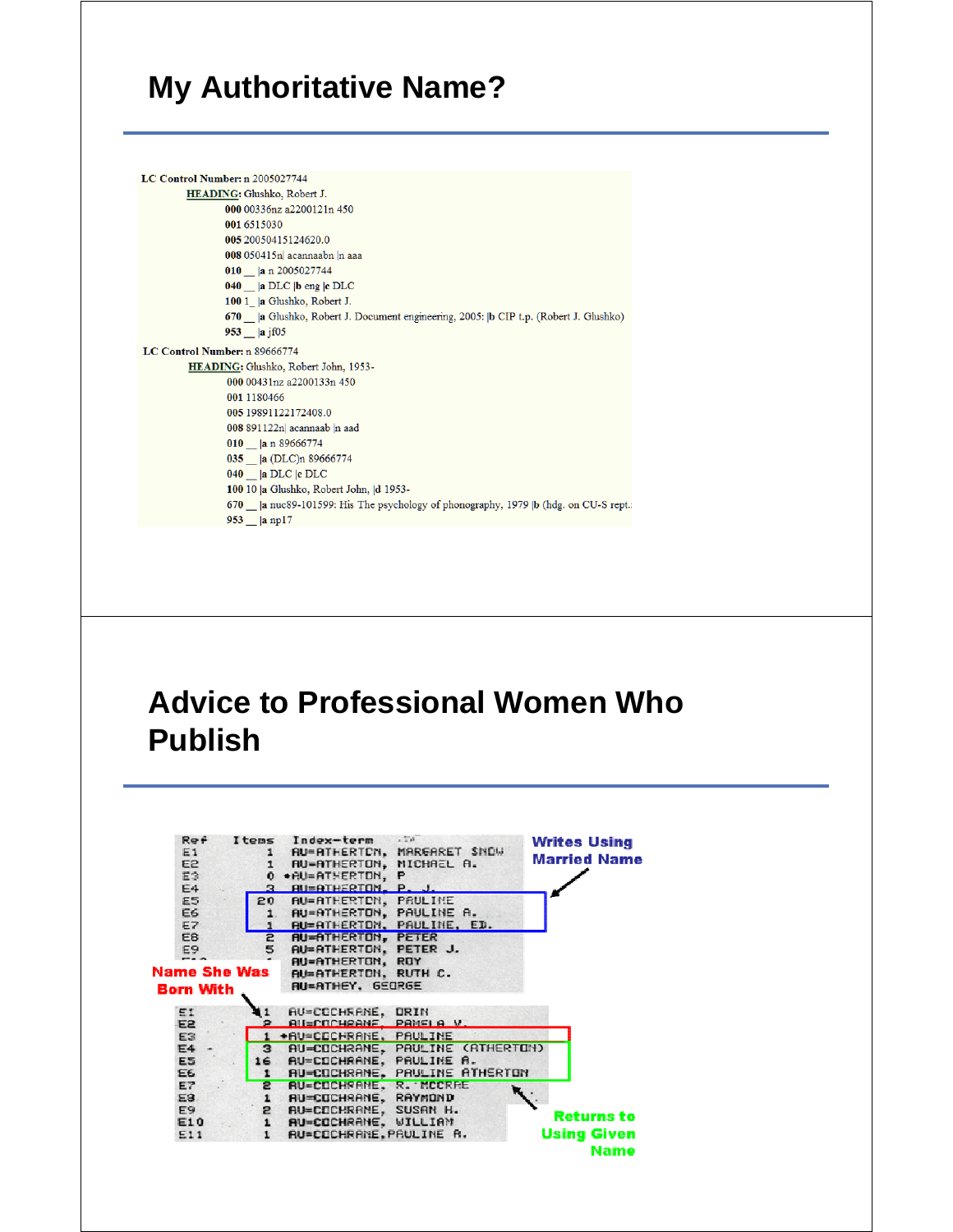# **Pseudonyms and Name Authority Files [1]**

|        | $ID:NAFL8057230$ $ST:p$ $EL:n$              |                   |  |                         |                                         | STH:a MS:c UIP:a TD:19910821174242 |  |
|--------|---------------------------------------------|-------------------|--|-------------------------|-----------------------------------------|------------------------------------|--|
| KRC: a |                                             | NMU:a CRC:c UPN:a |  |                         | $SBU: a$ $SBC: a$ $DID: n DF: 05-14-80$ |                                    |  |
|        | RFE:a CSC: SRU:b SRT:n                      |                   |  | $SRN:n$ $TSS:$          | TGA:? ROM:? MOD:                        |                                    |  |
|        | $VST:d$ 08-21-91                            |                   |  | Other Versions: earlier |                                         |                                    |  |
| 040    | DLC\$cDLC\$dDLC\$dOCoLC                     |                   |  |                         |                                         |                                    |  |
|        | 053 PR6005.R517                             |                   |  |                         |                                         |                                    |  |
|        | 100 10 Creasey, John                        |                   |  |                         |                                         |                                    |  |
|        | 400 10 Cooke, M. E.                         |                   |  |                         |                                         |                                    |  |
|        | 400 10 Cooke, Margaret, \$d1908-1973        |                   |  |                         |                                         |                                    |  |
|        | 400 10 Cooper, Henry St. John, \$d1908-1973 |                   |  |                         |                                         |                                    |  |
|        | 400 00 Credo, \$d1908-1973                  |                   |  |                         |                                         |                                    |  |
|        | 400 10 Fecamps, Elise                       |                   |  |                         |                                         |                                    |  |
|        | 400 10 Gill, Patrick, \$d1908-1973          |                   |  |                         |                                         |                                    |  |
|        | 400 10 Hope, Brian, \$d1908-1973            |                   |  |                         |                                         |                                    |  |
|        | 400 10 Hughes, Colin, \$d1908-1973          |                   |  |                         |                                         |                                    |  |
|        | 400 10 Marsden, James                       |                   |  |                         |                                         |                                    |  |
|        | 400 10 Matheson, Rodney                     |                   |  |                         |                                         |                                    |  |
|        | 400 10 Ranger, Ken                          |                   |  |                         |                                         |                                    |  |
|        | 400 20 St. John, Henry, \$d1908-1973        |                   |  |                         |                                         |                                    |  |
|        | 500 10 \$wnnnc\$aAshe, Gordon, \$d1908-1973 |                   |  |                         |                                         |                                    |  |
|        |                                             |                   |  |                         |                                         |                                    |  |

# **Pseudonyms and Name Authority Files [2]**

| ID:NAF09114111                                                                | ST: p                                                                    |               |        |  | EL:n STH:a MS:n UIP:a TD:19910817053048 |  |  |
|-------------------------------------------------------------------------------|--------------------------------------------------------------------------|---------------|--------|--|-----------------------------------------|--|--|
| NMU:a<br>KRC: a                                                               | $CRC:$ $c$<br>UPN:a                                                      | ${\tt SBU:a}$ | SBC: a |  | DID:n DF:06-03-91                       |  |  |
| RFE:a CSC:c SRU:b SRT:n SRN:n TSS: TGA:? ROM:? MOD:                           |                                                                          |               |        |  |                                         |  |  |
| VST:d 08-19-91                                                                |                                                                          |               |        |  |                                         |  |  |
| <b>OCOLCSCOCOLC</b><br>040                                                    |                                                                          |               |        |  |                                         |  |  |
| 100 10 Marric, J. J., \$d1908-1973                                            |                                                                          |               |        |  |                                         |  |  |
| 500 10 \$wnnnc\$aCreasey, John                                                |                                                                          |               |        |  |                                         |  |  |
| 663<br>Works by this author are entered under the name used in the item. For  |                                                                          |               |        |  |                                         |  |  |
|                                                                               | a listing of other names used by this author, search also under\$bCrease |               |        |  |                                         |  |  |
| v. John                                                                       |                                                                          |               |        |  |                                         |  |  |
| 670<br>OCLC 13441825: His Gideon's day, 1955\$b(hdg.: Creasey, John; usage: J |                                                                          |               |        |  |                                         |  |  |
| .J. Marric)                                                                   |                                                                          |               |        |  |                                         |  |  |
| 670                                                                           | LC data base, 6/10/91\$b(hdg.: Creasey, John; usage: J.J. Marric)        |               |        |  |                                         |  |  |
| 670                                                                           | Pseuds. and nicknames dict., c1987\$b(Creasey, John, 1908-1973; Britis   |               |        |  |                                         |  |  |
|                                                                               | h author; pseud.: Marric, J. J.)                                         |               |        |  |                                         |  |  |
|                                                                               |                                                                          |               |        |  |                                         |  |  |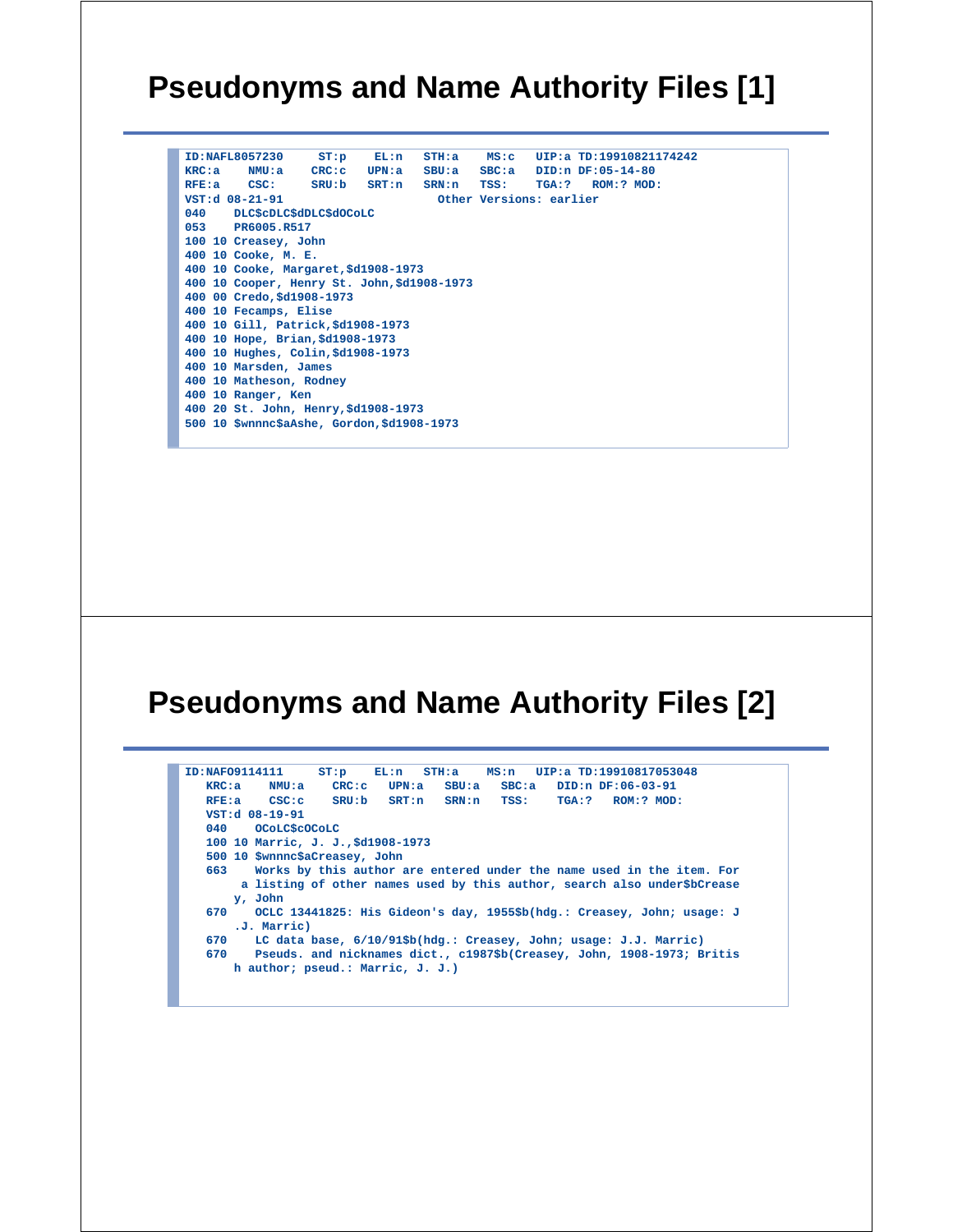## **Pseudonyms and Name Authority Files [3]**

**ID:NAFL8166762 ST:p EL:n STH:a MS:c UIP:a TD:19910604053124 KRC:a NMU:a CRC:c UPN:a SBU:a SBC:a DID:n DF:08-20-81 RFE:a CSC: SRU:b SRT:n SRN:n TSS: TGA:? ROM:? MOD: VST:d 06-06-91 Other Versions: earlier 040 DLC\$cDLC\$dDLC\$dOCoLC 100 10 Butler, William Vivian,\$d1927- 400 10 Butler, W. V.\$q(William Vivian),\$d1927- 400 10 Marric, J. J.,\$d1927- 670 His The durable desperadoes, 1973. 670 His The young detective's handbook, c1981:\$bt.p. (W.V. Butler) 670 His Gideon's way, 1986:\$bCIP t.p. (William Vivian Butler writing as J .J. Marric)**

## **It's Not Always the Author's Fault**

|                                                                                    | Images<br>Video News Maps<br>Web<br>more »<br>Advanced Scholar Search<br><b>Russell Norvia</b><br>Search<br><b>Scholar Preferences</b><br>Scholar Help                                                                                                                                                                                                                                                                                                                                                                                                                                                                                                  |
|------------------------------------------------------------------------------------|---------------------------------------------------------------------------------------------------------------------------------------------------------------------------------------------------------------------------------------------------------------------------------------------------------------------------------------------------------------------------------------------------------------------------------------------------------------------------------------------------------------------------------------------------------------------------------------------------------------------------------------------------------|
|                                                                                    | Scholar All articles - Recent articles                                                                                                                                                                                                                                                                                                                                                                                                                                                                                                                                                                                                                  |
| Cited by 94 - Related articles - Web Search                                        | <sub>[Doc]</sub> ► Artificial intelligence: a modern approach<br>SJ Russell, P Norvig, JF Canny, J Malik, DD  - 1995 - cs.just.edu.jo<br>Introduction to the types of problems and techniques in Artificial Intelligence.<br>Problem-Solving methods, Major structures used in Artificial Intelligence<br>programs. Study of knowledge representation techniques such as predicate<br>Cited by 8181 - Related articles - View as HTML - Web Search - Library Search - All 8 versions<br>[сітатіон] Artificial Intelligence: A Modern Approach<br>P Norvig, SJ Russell - Hall, Englewoods, 1995<br>[сітатіон] Artificial Intelligence: A Modern Approach |
| Cited by 79 - Related articles - Web Search                                        | R Stuart, P Norvig, P Norvig - Prenctice Hill, New Jersey, 1995                                                                                                                                                                                                                                                                                                                                                                                                                                                                                                                                                                                         |
| S Russell, P Norvig - Prentice Hall<br>Cited by 44 - Related articles - Web Search | [сітатіон] Artificial Intelligence: A Modern Approach. 1995                                                                                                                                                                                                                                                                                                                                                                                                                                                                                                                                                                                             |
| [СІТАТІОН] A Modern Approach<br>Cited by 37 - Related articles - Web Search        | S Russell, PNA Intelligence - 1995 - Prentice Hall                                                                                                                                                                                                                                                                                                                                                                                                                                                                                                                                                                                                      |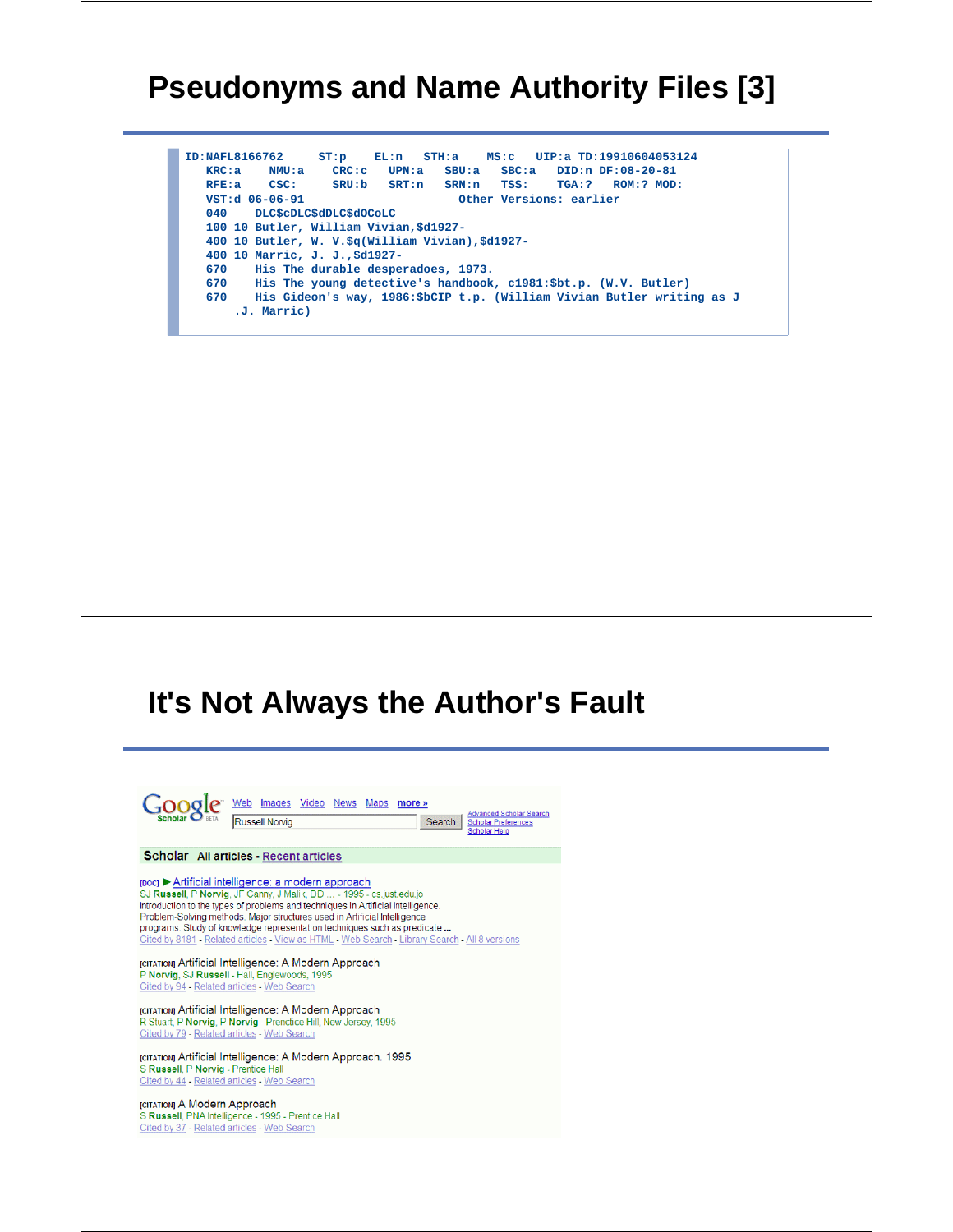# **The "Name Matching" Problem**

"Name matching" is the task of determining when two different strings denote the same person, object, or other named entity

It is ironic that this problem also goes by many other names:

- Co-reference resolution
- Duplicate detection
- Record linkage
- Merge-purge

It arises in database maintenance, text retrieval, data mining, signal processing, and image compression tasks in numerous application areas

# **Why Name Matching is Hard**

Misspellings (original, transcription, or OCR)

Phonological -> orthographic alternatives

Language transliteration ("Peking" or "Beijing"

Nicknames and variant forms

Name changes (for people; for countries)

Name permutations and omissions (complex language/culture rules apply)

Definite descriptions and metonymy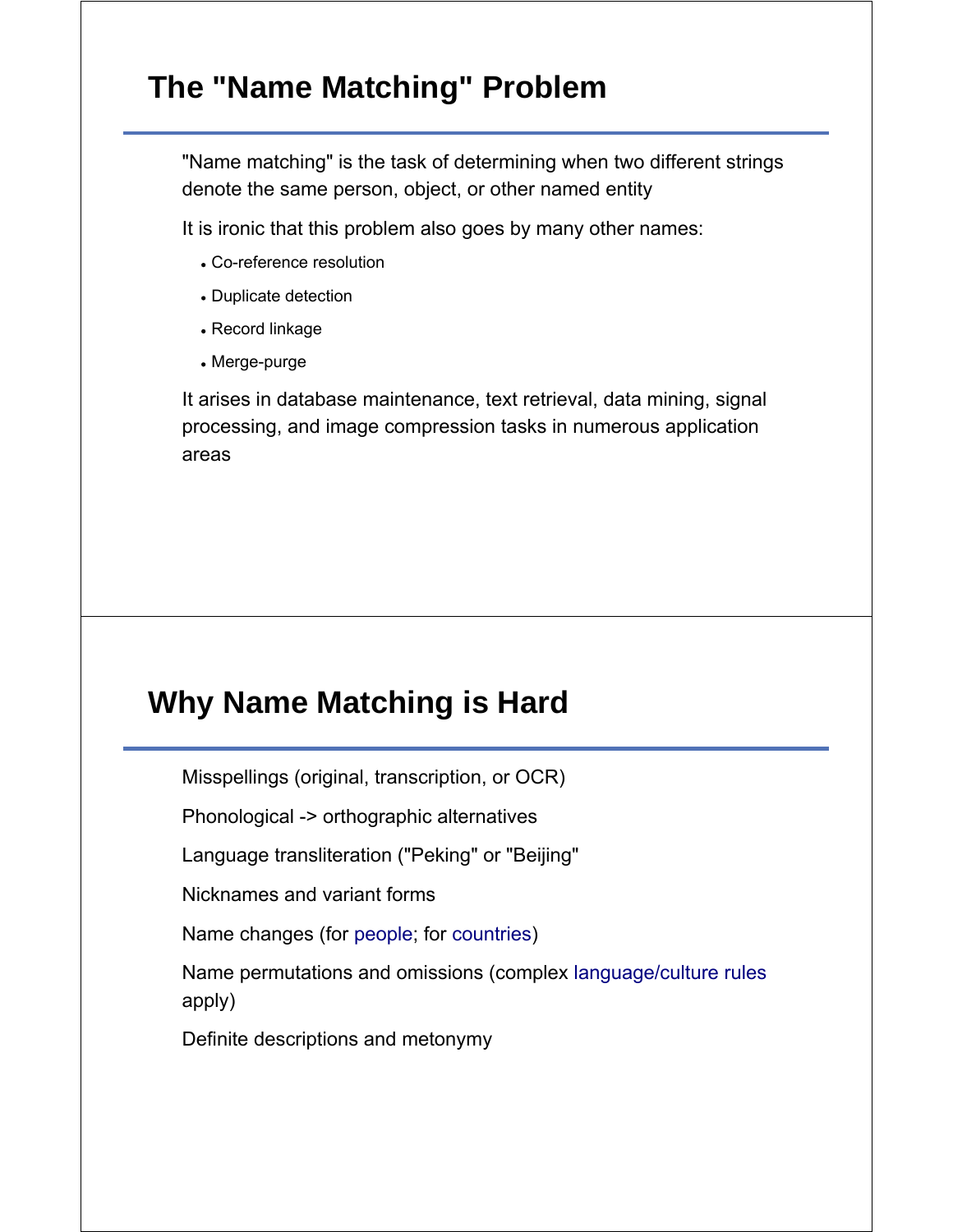# **Technical Approches to Solving the Name Matching Problem**

#### Measures of orthographic similarity

- "Edit distance" how many insertions, deletions, or substitutions to turn one string into another
- Can be weighted using likelihood or word order considerations

#### Measuring pronunication similarity

- "Hash" the names into phonetic encodings with fewer characters than original
- "Soundex" function is very commonly used

## **Duplicate Detection**

If names are found in context of other information (e.g., address, SSN, phone, DOB), align and validate these other fields before attempting name matching and duplicate detection

|                   | Name                                                                 | Address                                                                                                                                                                                    | City                                                        | Phone<br>St ZIP®                                                                                                                      |  |
|-------------------|----------------------------------------------------------------------|--------------------------------------------------------------------------------------------------------------------------------------------------------------------------------------------|-------------------------------------------------------------|---------------------------------------------------------------------------------------------------------------------------------------|--|
| 2<br>3<br>4<br>5. | <b>SMITH</b><br>SMTH<br>SMITH<br><b>SMITH</b>                        | 2 E 13TH ST<br>2 13 ST EAST<br>2 EAST 13TH<br>2 E THIRTEENTH ST CHICAGO<br>TWO EAST 13TH ST                                                                                                | CHICAGO<br>CHICAGO<br>CHICAGO LAWN IL<br>CHICAGO IL         | IL 60601-2407 (312) 458 9992<br>IL 60605<br><b>SMITH</b><br>$312 - 458 - 9992$<br>458-9992<br>IL 60605<br>$312 - 458 - 9991$<br>60602 |  |
|                   | Name                                                                 | Address                                                                                                                                                                                    | City St ZIP                                                 | Phone                                                                                                                                 |  |
| 2<br>3<br>4<br>5  | <b>SMITH</b><br><b>SMITH</b><br>SMTH<br><b>SMITH</b><br><b>SMTTH</b> | 2 E 13TH ST CHICAGO IL 60601-2407 312-458-9992<br>13TH ST<br>2 E<br>1.3TH<br>ST<br>2 F<br>2 E 13TH ST CHICAGO IL 60601-2407 XXX-458-9992<br>2 E 13TH ST CHICAGO IL 60601-2407 312-458-9991 | CHICAGO IL 60601-2407<br>CHICAGO IL 60601-2407 312-458-9992 |                                                                                                                                       |  |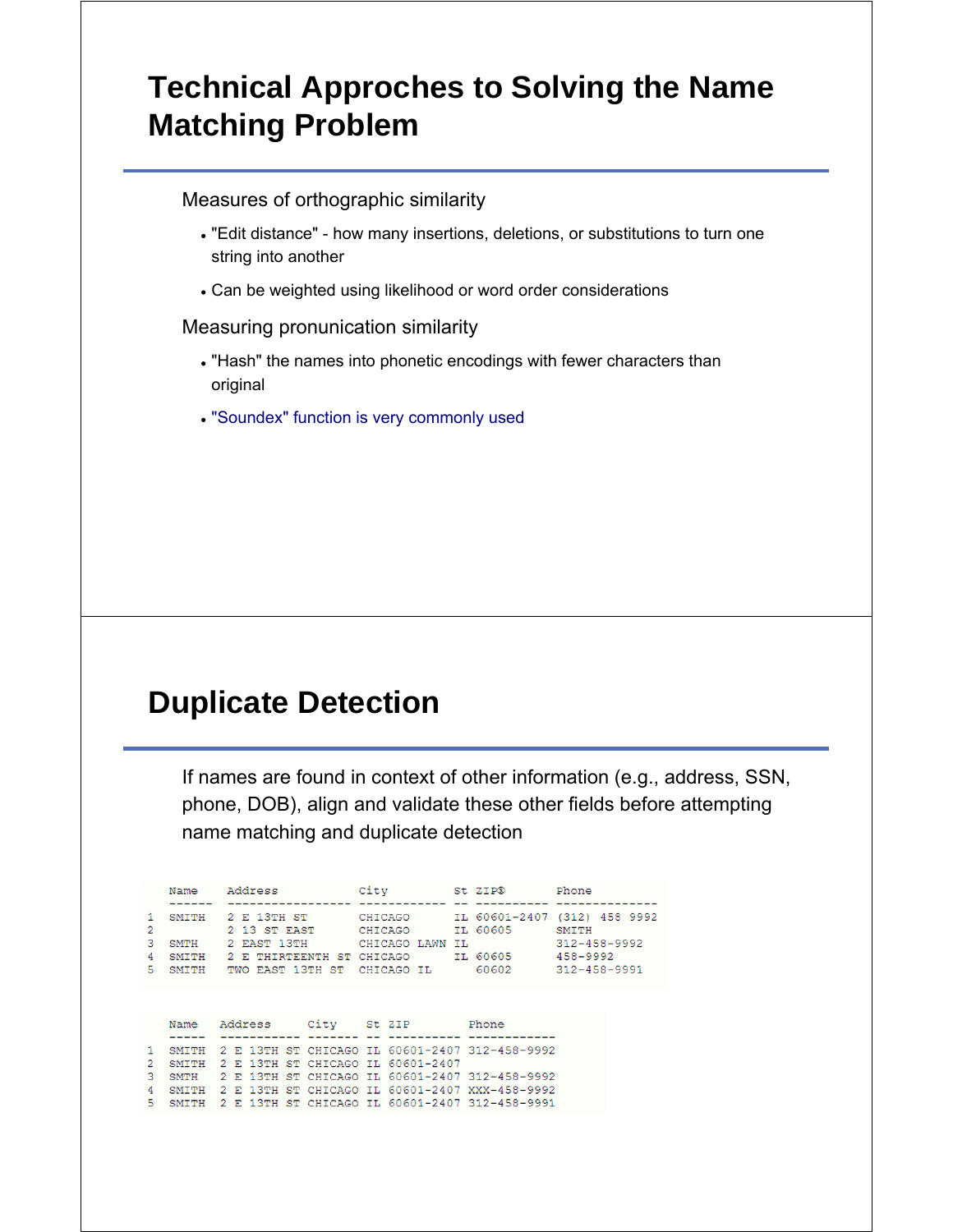# **Conditions of Authorship are Complex**

Single person or single corporate entity

Unknown or anonymous authors

Fictitiously ascribed works

Shared responsibility (synchronous or asynchronous?)

Collections or editorially assembled works

Works of mixed responsibility (e.g., translations)

# **Added Names Beyond "Author" in Bibliographic Descriptions**

Personal names

**Collaborators** 

Editors, compilers, writers

Translators (in some cases)

Illustrators (in some cases)

Other persons associated with the work (such as the honoree in a festschrift)

Corporate names - Any prominently named corporate body that has involvement in the work beyond publication, distribution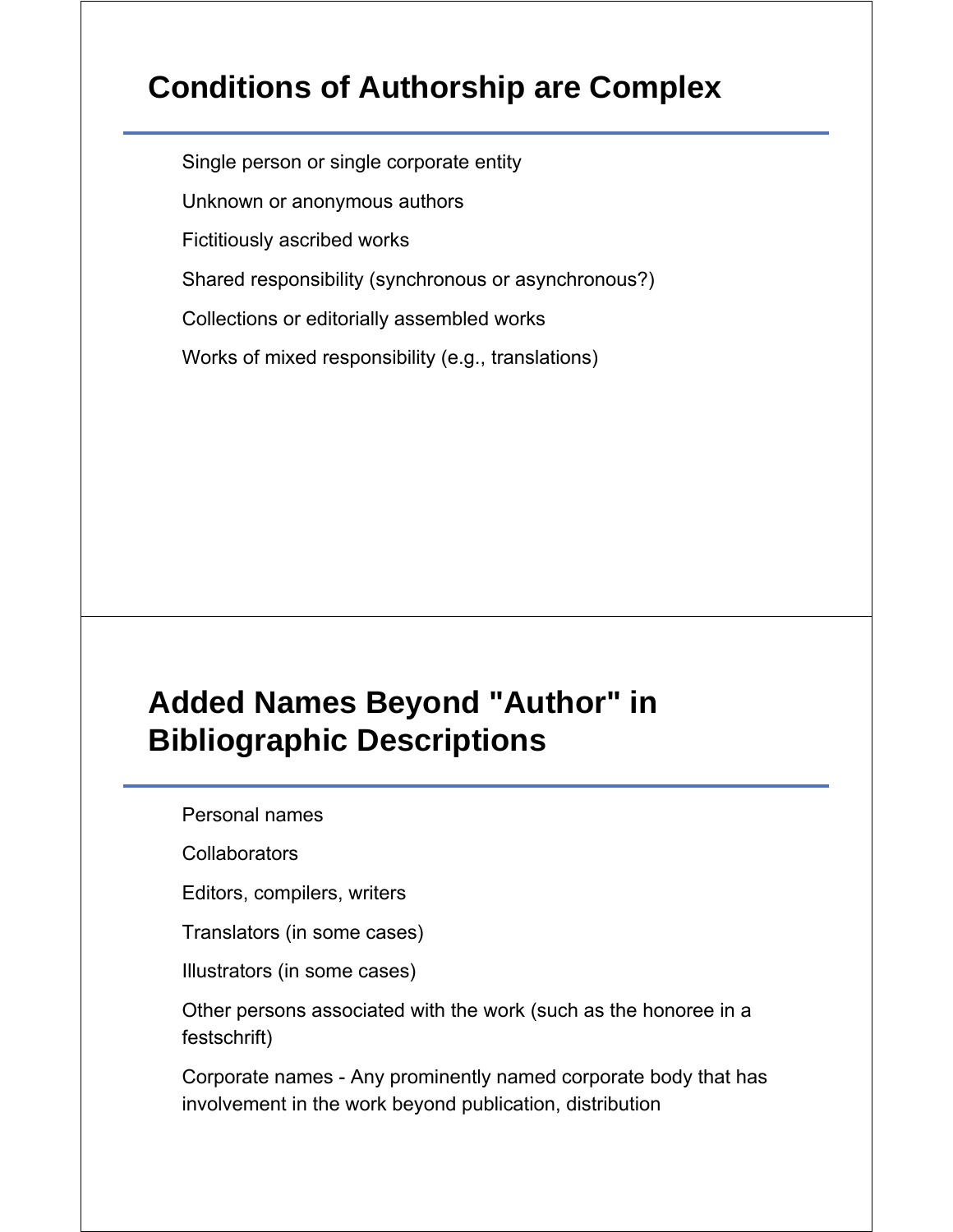# **Authority Control for Places**

Variant forms: St. Petersburg, Санкт Пербургскйй, Saint-Pétersbourg

Multiple names: Cluj, in Romania / Roumania / Rumania, is also called Klausenburg and Kolozsvar

Name changes: Bombay -> Mumbai.

Homographs:Vienna, VA, and Vienna, Austria; 50 Springfields

Anachronisms: No Germany before 1870

Vague, e.g. Midwest, Silicon Valley

Unstable boundaries: 19th century Poland; Balkans; USSR

## **Gazetteers**

Places have latitude and longitude coordinates, so we can link places and spaces with a GAZETTEER

A gazetteer is a place name authority file that:

- Indicates what kinds of place: "Feature type"
- Objectively specifies latitude and longitude
- Disambiguates similar place names
- brings variant names together
- Allows places to be displayed on maps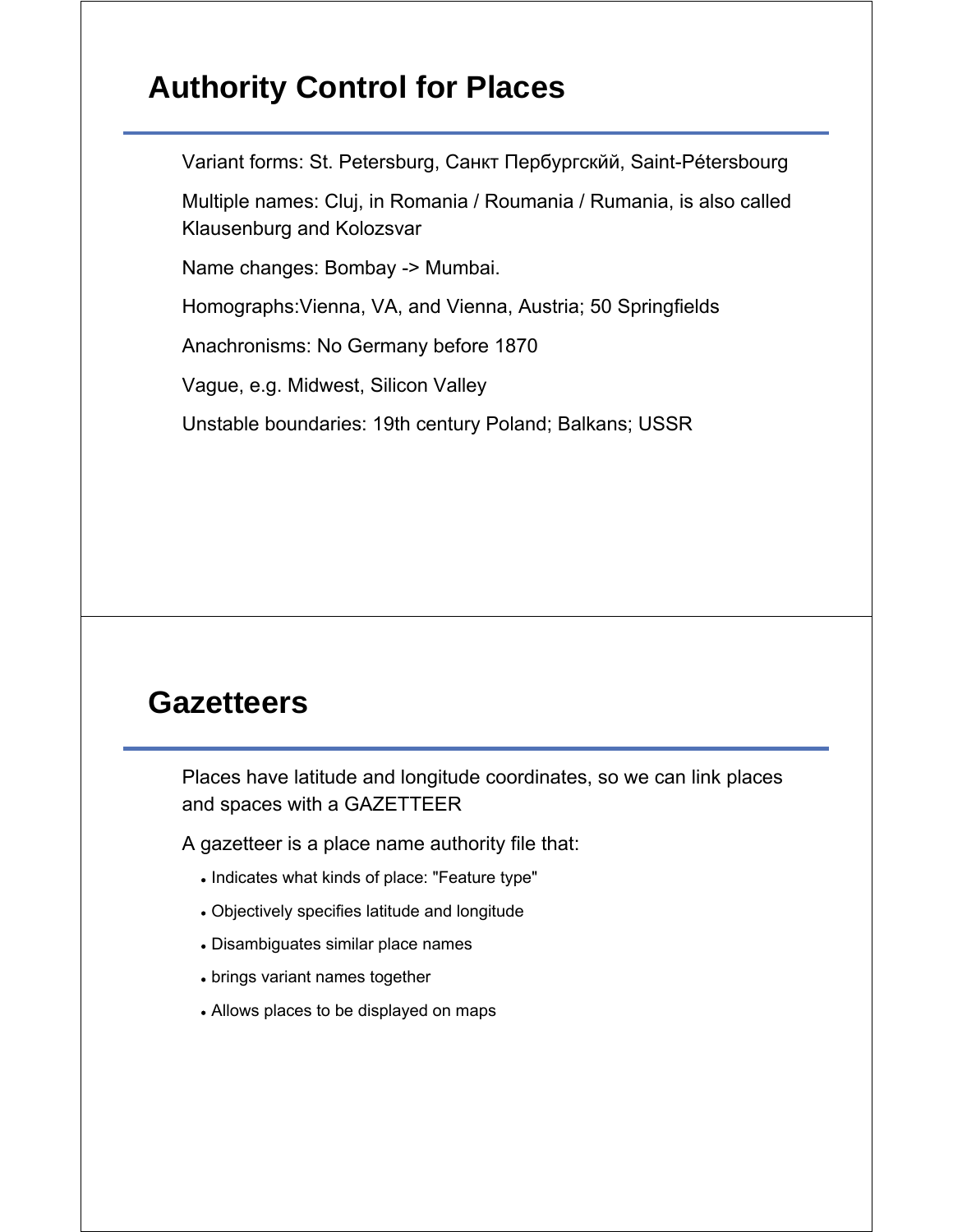# **Authority Control for Time Periods**

Places and place names have temporal aspects and time period names resemble place names

Some periods have objective calendar dates as well as name

But not always:

- Imprecise: Elizabethan, Neolithic
- Ambiguous: Civil war, Renaissance, . . . which?
- Unstable: The European War, The Great War, World War I

### **Identifiers**

Identifiers are UNIQUE if they refer to one and only thing within some defined context or scope

But the same thing can have more than one identifier

The same identifier can mean different things in different contexts or at different times

Identifiers are PERSISTENT if they resolve to the same referent indefinitely, or as long as needed; but "persistence is a functions of organizations, not technology"

Identifiers are UNSTRUCTURED or DUMB (as opposed to STRUCTURED or INTELLIGENT ) if they have no inherent meaning based on their values

Many identifier schemes are designed to be STRUCTURED or INTELLIGENT (like the ISBN), but over time they often become less so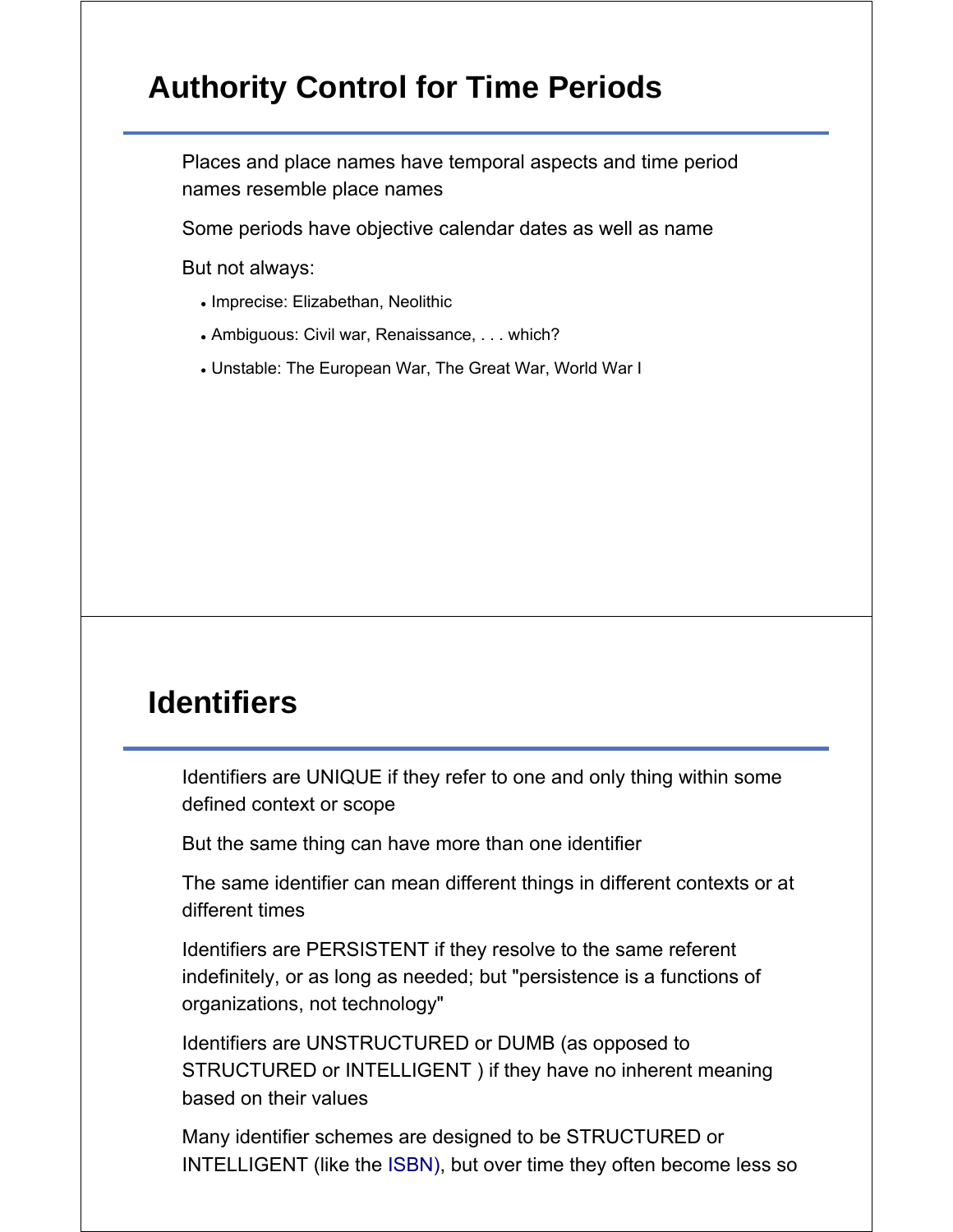# **ISBN on Bar Code**



# **Code Lists**

Codes are constrained sets of values

Codes establish their meaning by reference to those values, often by abbreviations

Using codes in vocabularies and metadata promotes consistency and makes meaning unambiguous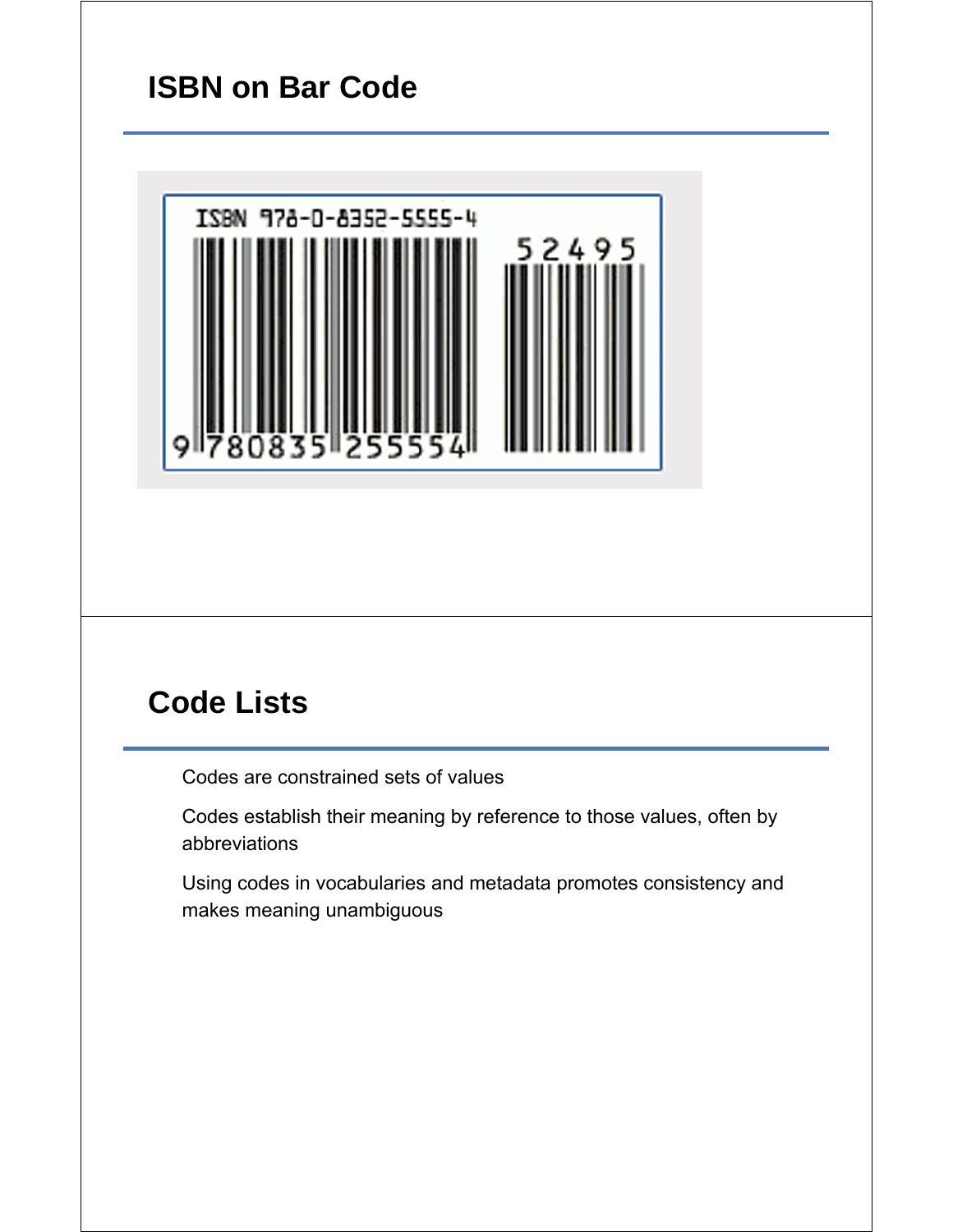# **External and Internal Codes**

External codes are those maintained by some entity or organization outside of your control (ISO, ANSI, etc.)

- ISO 639 language codes
- ISO 3166 country codes
- ISO 4217 currency codes
- IATA port codes
- Internet Top Level Domains

Internal codes are code sets that you can define and control

## **Key Points in Today's Lecture**

Naming is a challenging and often contentious activity

The "uncontrolled" words that people naturally use to describe things or concepts are "embodied" in their context and experiences ... so they are often different or even "bad" with respect to the words used by others

A "controlled" vocabulary creates an artificial language to be used in place of the "natural" ones to facilitate agreement in some context and for some purposes